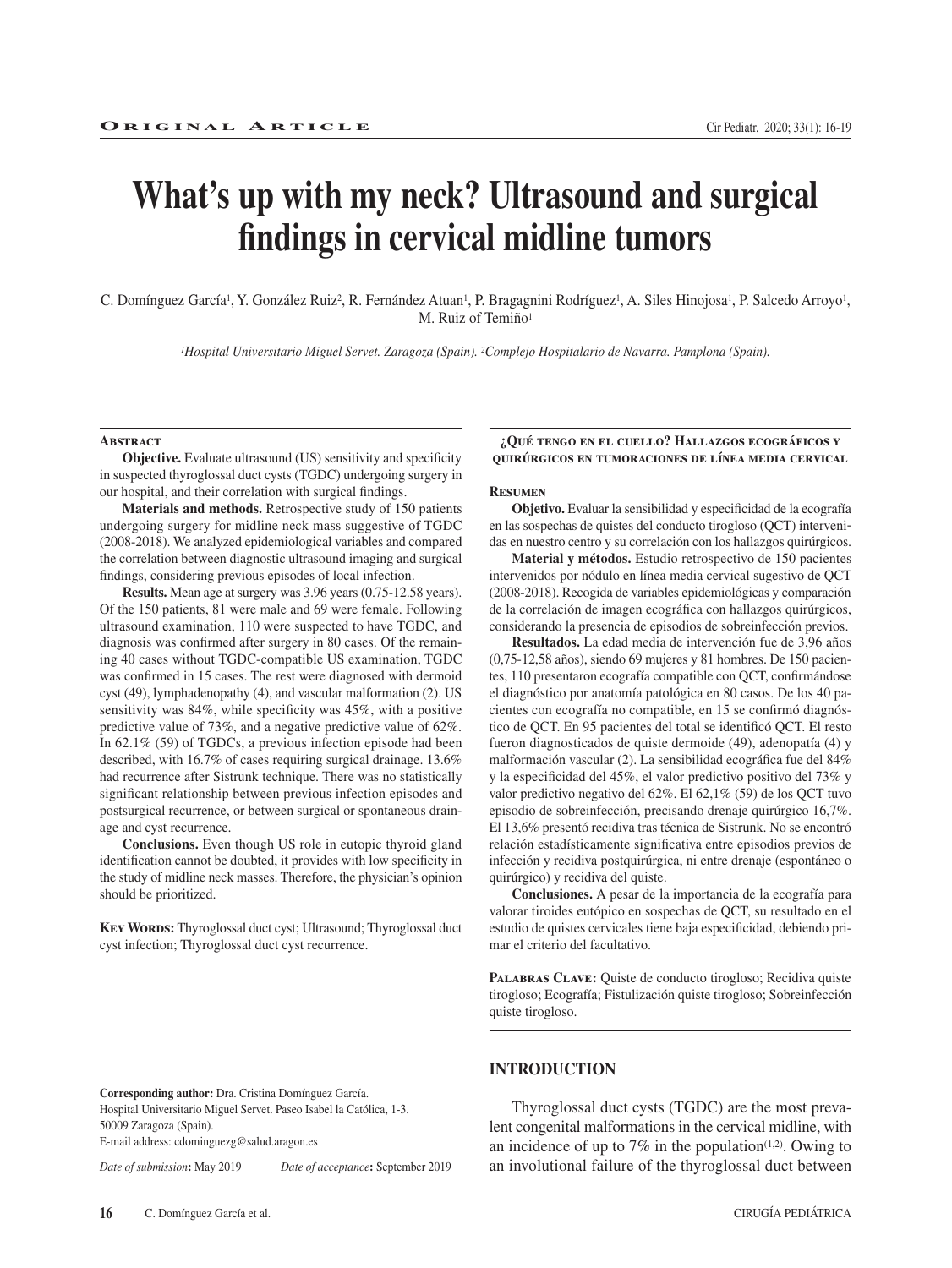|                                       | TGDC surgical findings | Non-TGDC surgical findings | <b>Total</b> |
|---------------------------------------|------------------------|----------------------------|--------------|
| Compatible ultrasound examination     | 80                     | 30                         | 110          |
| Non-compatible ultrasound examination |                        | 25                         | 40           |
| <b>Total</b>                          | 95                     |                            | 150          |
|                                       |                        |                            |              |

## **Table 1. Correlation between ultrasound and surgical findings in the study patients.**

*Sensitivity (SE) 84%; specificity (SP) 45%; positive predictive value (PPV) 73%; negative predictive value (NPV) 62%.*

gestational weeks 5 and 8, they may be placed anywhere between the foramen cecum and the sternal notch. Due to their location and prevalence in children, differential diagnosis with dermoid cyst and local and regional cervical lymphadenopathies is carried out $(3-6)$ .

When thyroglossal duct cyst is suspected, a cervical ultrasound examination should be carried out before surgery to determine the presence of eutopic thyroid gland – the only functional thyroid remnant may be the cyst itself or ectopic thyroid<sup>(7)</sup>. Ultrasound examination only has a guiding value in the study of cervical midline masses, since ultrasound findings will not always be confirmed at surgery(8). TGDC's gold standard treatment is Sistrunk procedure<sup>(9-10)</sup>, where the cyst and the hyoid body are removed, and the posterior fistula is ligated. Other symptomatic treatments such as surgical drainage in superinfection episodes can prove useful before cyst removal $(11)$ , but they may alter findings during the healing surgical process as compared to those TGDCs where no drainage or previous superinfection episodes have occurred.

The objectives of this study are to determine cervical ultrasound examination's specificity and sensitivity in thyroglossal cyst diagnosis in our healthcare facility, and to find out whether infected TGDC drainage and subsequent postsurgical recurrence are associated in any manner.

# **MATERIALS AND METHODS**

A retrospective study including all patients aged 0-14 with cervical midline tumors suggestive of thyroglossal duct cyst undergoing surgery in our healthcare facility from 2008 to 2018 was carried out. A cervical ultrasound examination was performed in all patients to determine the presence of eutopic thyroid prior to surgery.

Patients with a cervical tumor not persisting over time, patients with cervical ultrasound examination from other facilities as the only imaging study at surgery, and patients with postsurgical follow-up under 3 months were excluded.

The demographic and clinic variables collected included sex, personal history and comorbidities, age at diagnosis, age at surgery, previous superinfection episodes, skin fistulization – spontaneous or surgical – during infec-

tions, type of procedure, recurrence, recurrence treatment, ultrasound findings at diagnosis, and surgical findings.

The correlation between patients with and without previous superinfection episodes and subsequent postsurgical recurrence was analyzed using the Chi-squared test. The correlation between cysts undergoing superinfection and drainage – spontaneous or surgical – and subsequent postsurgical recurrence was also assessed.

Diagnostic ultrasound examination's specificity, sensitivity, and predictive positive and negative values in cervical midline tumors suggestive of TGDC undergoing surgery in our healthcare facility were determined, correlating imaging findings with surgical findings.

# **RESULTS**

Mean age at surgery was 3.96 years (0.75-12.58 years). Of the 150 patients included in the study, 81 were male and 69 were female. Following anatomical pathology, 95 were diagnosed with TGDC. Of the 110 patients with a TGDC-compatible ultrasound image prior to surgery, diagnosis was confirmed at surgery in 80 cases (72.7%) (Table 1). The remaining 40 patients with clinical suspicion of TGDC did not have ultrasound examination suggestive of such. However, TGDC diagnosis was confirmed in 15 patients (37.5%) during surgery, the other ones being diagnosed with dermoid cyst (49), lymphadenopathy (4), and vascular malformation (2).

Therefore, cervical ultrasound examination's sensitivity for TGDC diagnostic purposes in our healthcare facility was 84%, and specificity was 45%, with a positive predictive value of 73%, and a negative predictive value of 62%.

62.1% (59) of patients where TGDC was confirmed had had at least one previous infection episode. All cases were initially treated with oral antibiotics, but 16.7% required surgical drainage through cervicotomy. 13.6% (13) of patients diagnosed with TGDC presented recurrence following Sistrunk technique, 8 of whom had had a previous superinfection episode (Table 2). 6 (46.1%) recurrence cases were resolved following various cauterization sessions with local silver nitrate (3-8) (Table 3). The remaining cases required a new surgical procedure for resolution purposes.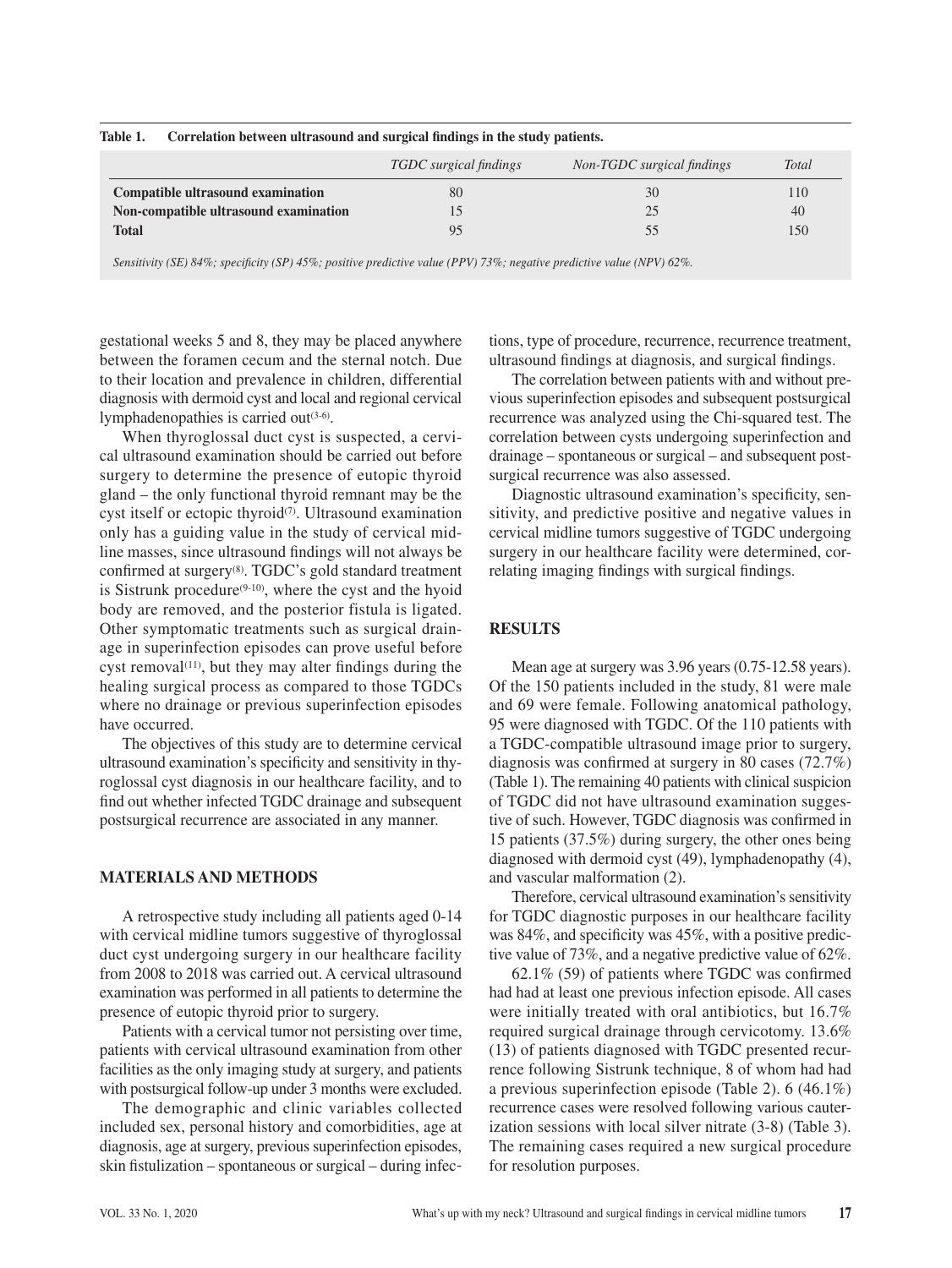|                           |                | Recurrence               |    |              |
|---------------------------|----------------|--------------------------|----|--------------|
|                           |                | Yes                      | No | <b>Total</b> |
| <b>Previous infection</b> | Yes            | 8                        | 51 | 59           |
|                           | N <sub>0</sub> | $\overline{\phantom{1}}$ | 31 | 36           |
| <b>Total</b>              |                | 13                       | 82 | 95           |

**Table 2. Correlation between previous infections and TGDC recurrence.**

| Table 4. | Association between TGDC recurrence and        |
|----------|------------------------------------------------|
|          | previous infection and fistulization episodes. |

|                | Pearson's chi-<br>squared test<br>Recurrence |      | <i>p</i> value |
|----------------|----------------------------------------------|------|----------------|
| Superinfection | 8                                            | 0.59 | 0.44           |
| Fistulization  |                                              | 2.17 | 0.33           |

No statistically significant relationship was found between previous infection episodes and postsurgical recurrence ( $p= 0.44$ ), or between drainage or skin fistulization and subsequent TGDC recurrence  $(p= 0.33)$ (Table 4).

# **DISCUSSION**

Even though cervical ultrasound examination is required to determine the presence of eutopic thyroid before surgery<sup>(1,2)</sup>, its low specificity in our environment for TGDC diagnostic purposes does not allow diagnosis to be excluded when facing a non-compatible result in case of clinical suspicion. Therefore, it should not have higher diagnostic signification than the physician's opinion, and it should only be regarded as an additional tool. If appropriate, other imaging techniques such as MRI could be considered in order to extend the pre-surgical study in certain cases<sup>(5)</sup>. Despite having undergone ultrasound examination at their center of reference, cervical ultrasound examination should be considered for all patients with suspicion of TGDC referred to our healthcare facility so as to assess result modifications in case of increased sample size.

Specific ultrasound findings suggestive of TGDC and their correlation with subsequent diagnostic confirmation in surgical findings should also be determined.

Although other studies describe the association with recurrence following TGDC surgery in patients presenting superinfection episodes<sup>(12-14)</sup>, with more recurrence cases following previous superinfection episodes in our population (8) than in those who had not had them (5), a statistically significant association could not be found. However, according to surgical records, the surgical pro-

| <b>TGDC</b> recurrence. |                     |                |  |  |
|-------------------------|---------------------|----------------|--|--|
|                         | No. of applications | Resolved       |  |  |
| Case 1                  | 6                   | Yes            |  |  |
| Case 2                  | 3                   | Yes            |  |  |
| Case 3                  | $\overline{4}$      | N <sub>0</sub> |  |  |
| Case 4                  | 6                   | Yes            |  |  |
| Case 5                  | 8                   | Yes            |  |  |
| Case 6                  | 3                   | Yes            |  |  |
| Case 7                  | 4                   | Yes            |  |  |
| Case 8                  | 3                   | N <sub>0</sub> |  |  |

**Table 3. Response to topic silver nitrate application in** 

cedure tends to be more difficult, with higher surrounding tissue involvement, even if surgery is postponed for various weeks following the complete resolution of the superinfection episode. Skin fistulization, both spontaneous and surgical, did not have a higher recurrence incidence in our patients either, but it involved a more complex surgical approach. According to recent works, skin fistulization does not imply an increase in TGDC recurrence as compared to previous non-fistulized infections<sup>(15)</sup>.

Local silver nitrate application allowed 6 of our recurrences to be resolved, so it proved to be an easy and, in our experience, effective therapeutic measure. However, it requires a high number of applications, which involves a long follow-up period and, in turn, sometimes makes patients' families refuse it.

As a final conclusion, it could be said that ultrasound examination is key to determine the presence of eutopic thyroid prior to TGDB surgical removal, but it has a poor specificity for TGDC. In addition, no statistically significant association between TGDC recurrence and superinfection or skin fistulization was found. A longer follow-up period would allow the absence of long-term recurrence to be confirmed.

# **REFERENCES**

- 1. Santiago W, Rybak LP, Bass RM. Thyroglossal duct cyst of the tongue. J Otolaryngol. 1985; 14: 261-4.
- 2. Friedman ER, John SD. Imaging of pediatric neck masses. Radiol Clin North Am. 2011; 49: 617-32.
- 3. Guarisco JL. Congenital head and neck masses in infants and children, II. Ear Nose Throat J. 1991; 70: 75-82.
- 4. Chou J, Walters A, Hage R, Zurada A, Michalak M, Tubbs RS, et al. Thyroglossal duct cysts: anatomy, embryology and treatment. Surg Radiol Anat. 2013; 35: 875-81.
- 5. Maddalozzo J. Head and neck masses in children. Child Doctor. 1995; 12: 9-17.
- 6. Zander DA, Smoker WR. Imaging of ectopic thyroid tissue and thyroglossal duct cysts. Radiographics. 2014; 34: 37-50.